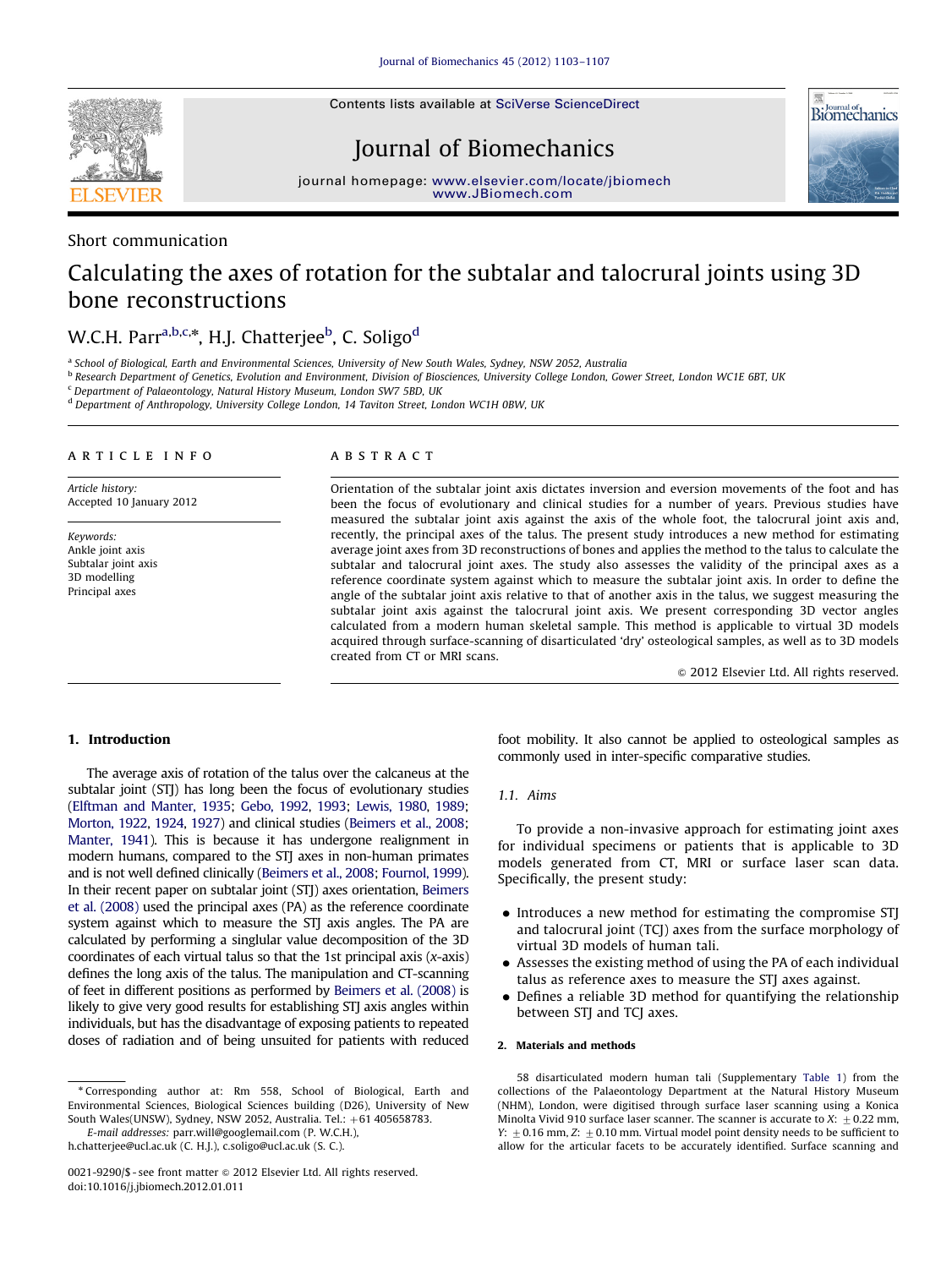<span id="page-1-0"></span>

Fig. 1. Flow diagram showing the method for calculating the subtalar joint axis on a right talus. A) Plantar view showing the calcaneal facet highlighted in purple (left hand facet) and the sustentaculum facet highlighted in blue (right hand facet). B) Same as A), with spheres fitted to calcaneal and sustentaculum facet surfaces. C) Lateral view of B) showing the two centre points of the spheres and the vector joining them. D) Lateral view of the talus with calculated subtalar joint axis. (For interpretation of the references to color in this figure legend, the reader is referred to the web version of this article).



Fig. 2. Fig. 2. Flow diagram showing the method for calculating the talocrural joint axis on a right talus. A) Dorsal view showing the medial half of the trochlea highlighted in blue (lower half of facet) and lateral half highlighted in red (upper half of facet). B) Dorsal view of the trochlea with spheres fitted to its medial and lateral halves. C) Posterior view of B) showing the two centre points of the spheres. D) and E) The talocrural joint axis is calculated as the vector joining the centre points of the spheres. (For interpretation of the references to color in this figure legend, the reader is referred to the web version of this article).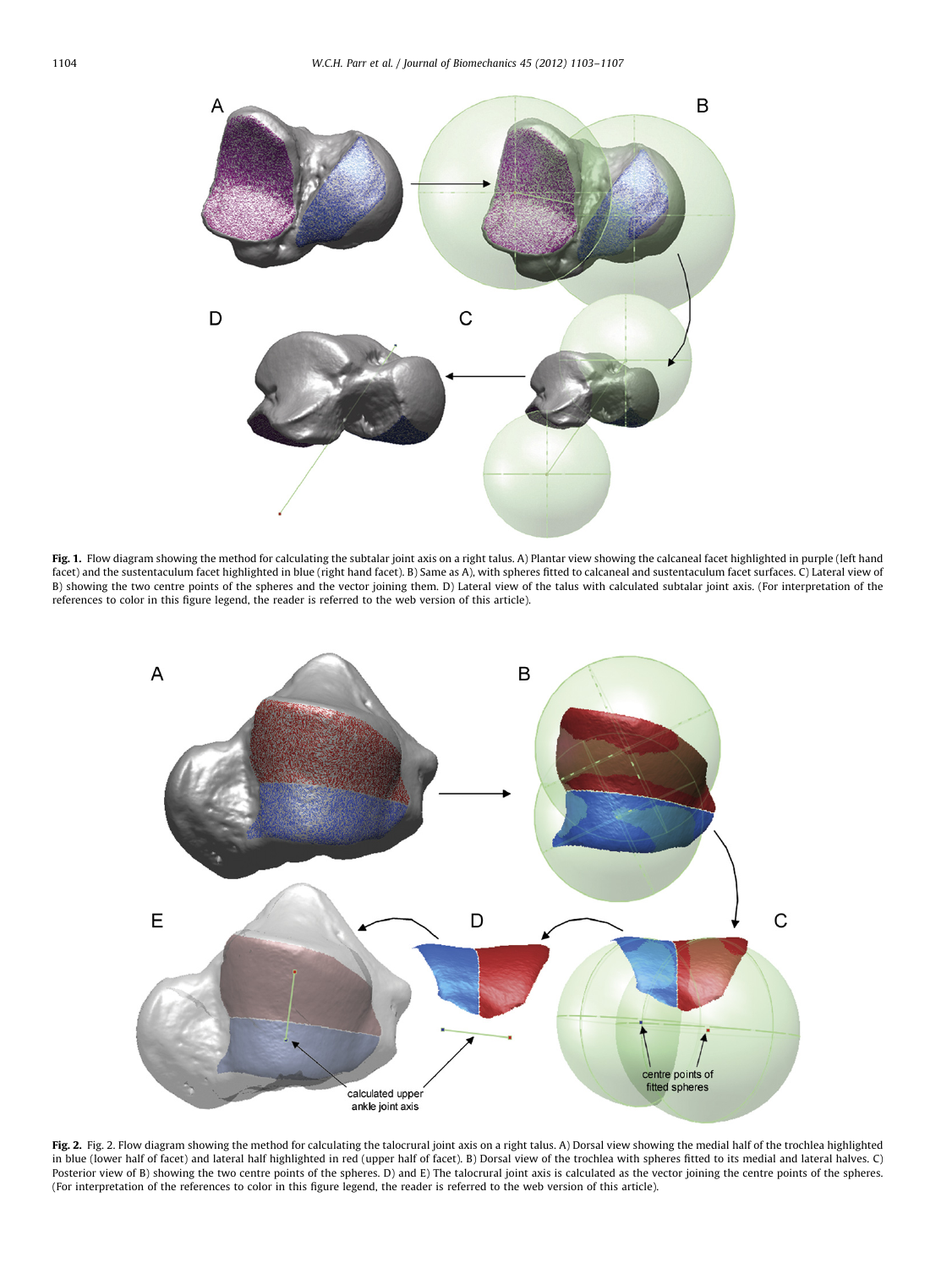<span id="page-2-0"></span>model construction follow established procedures [\(Parr et al., 2011a](#page-4-0), [b\)](#page-4-0). Each virtual talus was centred with its centroid at the origin of the 3D Cartesian coordinate system. The tali were then registered with one another using an Iterative Closest Point (ICP) algorithm ([Besl and Mckay, 1992](#page-4-0)), which minimises differences in tali orientation using whole surface morphology. Angular differences between the orientations of the PA of individual tali within the global coordinate space were then calculated.

The talar STJ axis is determined by the morphology of the sustentaculum (anterior, or mid- and anterior, plantar) and the calcaneo (posterior plantar) facets. Spheres were fitted to the surfaces of these facets using least squares minimisation. The centre points of these spheres represent good approximations of the centre points of rotation around each of the facets [\(Fig. 1](#page-1-0)). The average STJ axis was estimated as the 3D vector passing through these points. Once the STJ vector is determined, 2D angles between combinations of axes in 3D space can be calculated: ''deviation'' and ''inclination'' in [Beimers et al. \(2008\)](#page-4-0). For comparison with the results of [Beimers et al. \(2008\),](#page-4-0) their angles for eversion-dorsiflexion to inversion-plantarflexion movements were used, as these are expected to give the fullest range of motion at the STJ.

For estimating the TCJ axis from the trochlea surface morphology, we found that sphere fitting to the medial and lateral half of the trochlea facet was the most reproducible method as each half can be defined as the facet surface between the central trochlea groove and the medial or lateral rim [\(Fig. 2](#page-1-0)). The 3D vector between the two sphere centre points is the TCJ axis estimate. To create two intersecting vectors, the STJ and TCJ vectors were translated so that one end of each vector was at the origin of the coordinate system. The resulting 3D vector angles are used as the quantitative measure of the relative orientation of the two ankle joint axis to each other.

Traditionally studies have reported the orientation of the STJ with respect to the midline of the anatomical position of the foot ([Inman, 1976;](#page-4-0) [Isman and Inman,](#page-4-0) [1969\)](#page-4-0). The present study considers the shape of the talus alone and so information regarding the orientation of the talus within the foot is lost.

## 3. Results

There are clear similarities between the STJ axes calculated here (Fig. 3A) and those calculated from the in-vitro studies of [Beimers](#page-4-0) [et al. \(2008\)](#page-4-0) (Fig. 3B), [Manter \(1941\)](#page-4-0) (Supplementary Fig. 1) and



Fig. 3. A) Talus shown with its principal axes and with the calculated STI axes for our sample using the method introduced in the present study. B) Figure adapted from [Beimers et al. \(2008\)](#page-4-0) showing a talus with its principal axes and all 20 of the experimentally obtained subtalar joint axes (for eversion-dorsiflexion to inversionplantarflexion movements alone) for their sample.



Fig. 4. Variation in the calculated principal axes for the tali used in this study. A) Shows variation in the sagittal plane view for the x (blue, horizontal axes in A) and y (red, vertical axes in A) principal axes. B) Shows variation in the transverse plane view for the x (blue, horizontal axes in B) and z (green, vertical axes in B) principal axes. The x and z principal axes in the sagittal and transverse planes were used by [Beimers et al. \(2008\)](#page-4-0) to calculate the angles of deviation and inclination, respectively, for the STJ axis. Note the variation in the calculated x (blue), y (red) and z (green) principal axes. (For interpretation of the references to color in this figure legend, the reader is referred to the web version of this article).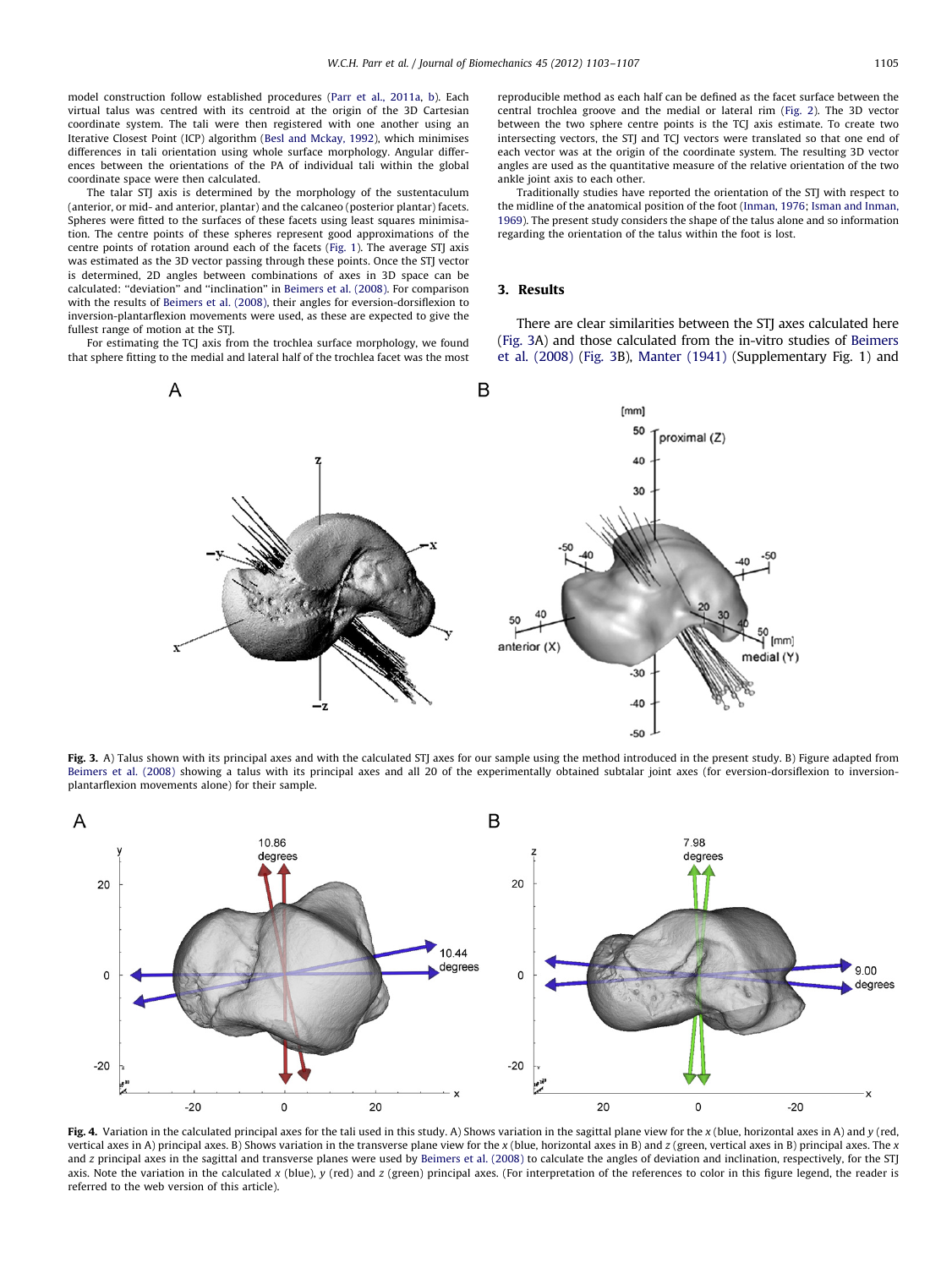[Nester \(1998\)](#page-4-0) (Supplementary Fig. 2), suggesting that the method for defining the STJ axis introduced in the present study is accurate.

There was considerable range in the PA calculated for each individual talus. The range between maximum and minimum deviation values of the first principal axis in the XY plane (blue axes in [Fig. 4](#page-2-0)A) is 10.4 $\degree$ , in the XZ plane (inclination) the range is  $9.0^\circ$  (blue axes in [Fig. 4B](#page-2-0)). The range in deviation of the second principal axis in the XY plane is  $10.9^{\circ}$  (red axes in [Fig. 4](#page-2-0)A). The range in inclination of the third principal axis in the XZ plane is  $8.0^\circ$  (green axes in [Fig. 4](#page-2-0)B).

When measured against the PA for each specimen the STI axes calculated in the present study are partially consistent with those calculated by [Beimers et al. \(2008\)](#page-4-0). The present study calculated a mean angle of deviation (2D angle in the XY plane) of  $5.0^{\circ}$  (SD =  $3.4^{\circ}$ ; Table 1) and a mean angle of inclination (2D angle in the XZ plane) of 45.5 $\degree$  (SD=3.8 $\degree$ ; Table 1). [Beimers et al. \(2008\)](#page-4-0) calculated a mean angle of deviation of 11.8 $^{\circ}$ , with a standard deviation of 8.0 $^{\circ}$ , which includes our mean estimate. However, for the angle of inclination Beimers et al.  $(2008)$  calculated a mean of  $50.9^{\circ}$ , with a standard deviation of  $4.0^\circ$ , which does not include our mean estimate.

#### Table 1

Angles of deviation and inclination of the STJ axis as calculated against the principal axes of each talus specimen (as in [Beimers et al., 2008](#page-4-0)).

|                    | Angle of deviation | Angle of inclination |
|--------------------|--------------------|----------------------|
| Mean               | 5.0                | 45.5                 |
| Median             | 4.5                | 45.5                 |
| Standard deviation | 3.4                | 3.8                  |
| Maximum            | 12.9               | 53.0                 |
| Minimum            | $-2.6$             | 38.6                 |
| Range              | 15.5               | 14.4                 |

Table 2

3D vector angles calculated between STJ and talocrural joint axes.

|                    | 3D vector angle<br>in degrees |
|--------------------|-------------------------------|
| Mean               | 62.3                          |
| Median             | 61.9                          |
| Standard deviation | 3.5                           |
| Maximum            | 70.6                          |
| Minimum            | 54.7                          |
| Range              | 15.9                          |
|                    |                               |

Our method of defining the talocrural and STJ axes and calculating the angle in 3D space between these two axes gave a mean angle of 62.3 $^{\circ}$ , with the standard deviation of 3.5 $^{\circ}$  and range of  $15.9^{\circ}$  (Table 2, Fig. 5, Supplementary [Figs. 3 and 4\)](#page-4-0). Testing for differences in mean 3D vector angles between populations and sex revealed no statistically significant differences in either case (Populations: Kruskal–Wallis test,  $df=5$ ,  $\chi^2=7.316$ ,  $p=0.20$ ; Sex: t-test,  $df=50$ ,  $t=1.075$ ,  $p=0.29$ ).

# 4. Discussion

The range in the first principal axis measured in the XZ plane  $(9.0^{\circ})$  represents a substantial proportion of the variation seen in the corresponding angle of inclination reported by [Beimers et al.](#page-4-0)  $(2008)$  (14.0 $^{\circ}$ ). The range of the first principal axis in the XY plane is 10.4 $^{\circ}$ , which may have contributed to the large variation (27.4 $^{\circ}$ ) in the angle of deviation reported by [Beimers et al. \(2008\)](#page-4-0). These differences in PA orientation that we have demonstrated are likely caused by the globular nature of the talus, which lacks bilateral symmetry, and indicate that the use of the PA as the reference coordinate system for quantifying the orientation of the STJ axis introduces an element of error.

The projections of angles between 3D vectors onto coordinate system planes are not independent of each other, a fact that is routinely overlooked in the literature. The separate reporting of maximum deviation and inclination angles is of limited biological relevance, since the individual with the maximum angle of deviation is unlikely to also be the one with the maximum inclination. Other descriptive statistics derived from those values (mean, range, standard deviation) similarly lack biological relevance. They are presented here to provide an accurate comparison between our results and the results of earlier studies.

The need to treat joint axes and their relationships with each other as a multivariate problem is illustrated in Supplementary [Figs. 3 and 4](#page-4-0), where the range of individually projected values frequently exceed the maximum and minimum values based on the combined STJ and TCJ axes angles. A fully biologically relevant quantification of STJ and TCJ axis orientations requires an approach of the type introduced here in the form of the vector angle in 3D space calculated between the two axes, or where unit vector coordinates are entered into a multivariate analysis [\(Greiner and](#page-4-0) [Ball, 2009](#page-4-0)), which is beyond the scope of this technical note.

As the vector angle in 3D space is calculated between two joint axes, the angle contains more functional information than the angles of inclination and deviation. The mean 3D joint axes angle



Fig. 5. Talus specimen showing talocrural and STJ axes corresponding to the mean (blue), maximum (red) and minimum (green) angles between talocrural and STJ axes. A) Sagittal plane view, B) frontal plane view (C) transverse plane view. Talus specimen is at 55% opacity to show the path of the axes. Planes and axes are in accordance with [Wu et al. \(2002\).](#page-4-0)